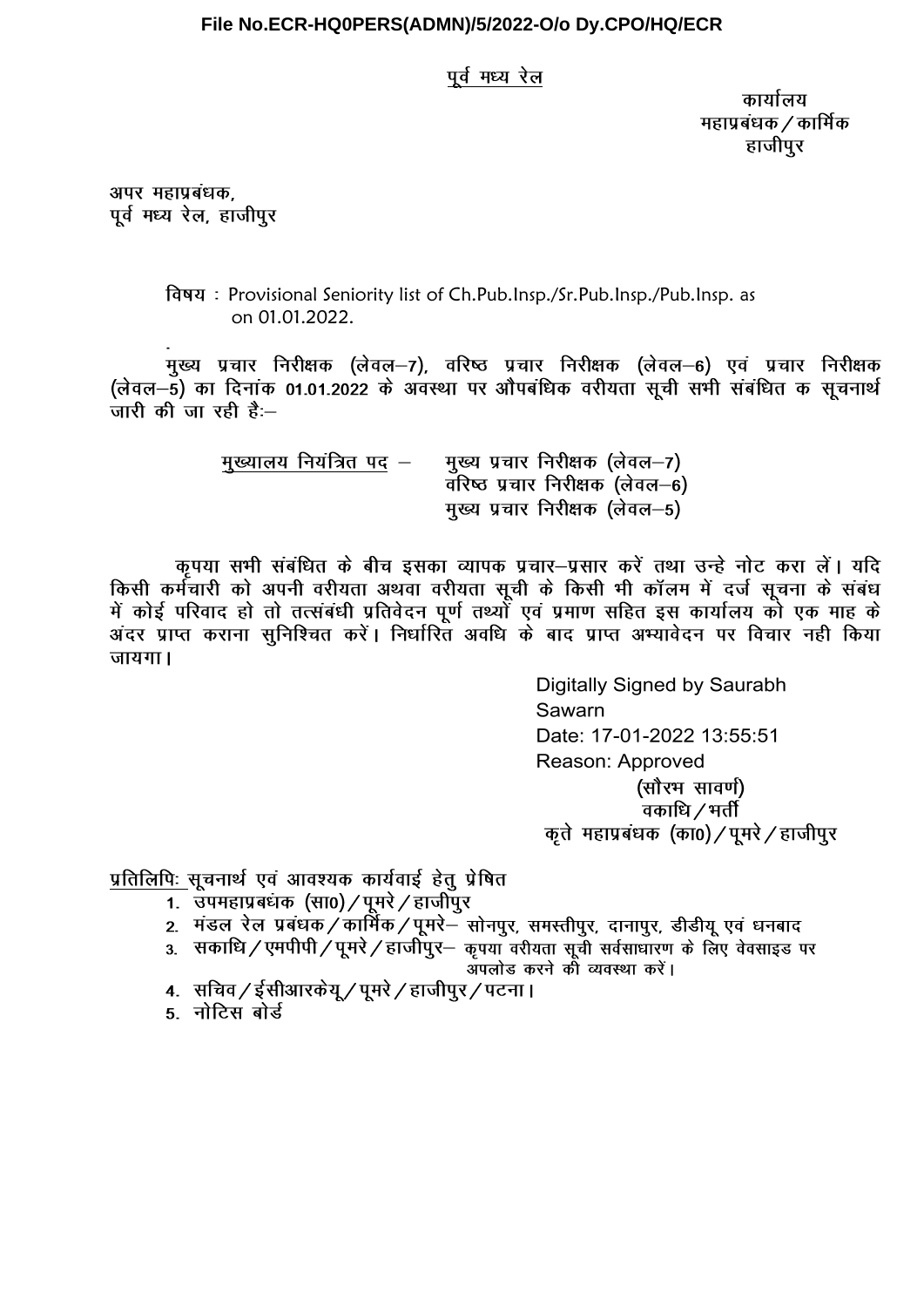## **File No.ECR-HQ0PERS(ADMN)/5/2022-O/o Dy.CPO/HQ/ECR**

|                                     | Seniority List Of Sr. Publicity Insp. (Administration Department) As on 01.01.2022 |                         |                  |                  |             |                     |                              |                |            |                                                          |                                         |                   |         |
|-------------------------------------|------------------------------------------------------------------------------------|-------------------------|------------------|------------------|-------------|---------------------|------------------------------|----------------|------------|----------------------------------------------------------|-----------------------------------------|-------------------|---------|
| <b>Unit-Hajipur</b>                 |                                                                                    |                         |                  |                  |             | Department-         |                              | Administration |            |                                                          |                                         |                   |         |
|                                     |                                                                                    |                         | Sanction strngth |                  |             |                     |                              |                |            |                                                          |                                         |                   |         |
| Pay Band & Grade Pay<br>Designation |                                                                                    |                         | Per              | Temp/W/C         | Total       |                     | New Pay Level                |                |            |                                                          |                                         |                   |         |
|                                     | Sr. Pub. Insp.<br>9300-34800 + 4200                                                |                         | 3                | 0                | 3           | Level-6             |                              |                |            |                                                          |                                         |                   |         |
|                                     |                                                                                    |                         |                  |                  | Total       | 3                   |                              |                |            |                                                          |                                         |                   |         |
|                                     |                                                                                    |                         |                  |                  |             |                     |                              |                |            |                                                          |                                         |                   |         |
| S.N                                 | Name of<br><b>Employee</b>                                                         | Father's<br>Name/ S/Sri | Community        | Designat<br>ion  | PF No.      | Place of<br>Posting | Educational<br>Qualification | <b>DOB</b>     | <b>DOA</b> | Date of entry<br>in previous<br>grade <i>i.e</i><br>2800 | Date of<br>entry in<br>Present<br>Grade | Seniority<br>Date | Remarks |
|                                     |                                                                                    | 3                       | 4                | 5.               | 6           | 7                   | 8                            | 9              | 10         | 11                                                       | $12 \,$                                 | 13                | 14      |
|                                     | Smt. Shashi<br>Srivastava                                                          | S.S.Srivastava          | UR               | Sr.Pub.<br>Insp. | 27116000135 | HQ/HJP              | M.A                          | 01.07.1980     | 03.02.2006 | 22.09.2017                                               | 22.09.2019                              | 22.09.2019        |         |
|                                     | 2 <sup>Santosh</sup> Kumar<br>Singh                                                | Lt.<br>H.N.Singh        | UR               | Sr.Pub.<br>lnsp. | 27510338962 | HQ/HJP              | M.A                          | 16.12.1977     | 29.05.2002 | 22.09.2017                                               | 13.10.2019                              | 13.10.2019        |         |

|              |                        |                         |           |                        |             |                     | Seniority List Of Publicity Insp. (Administration Department) As on 01.01.2022 |                |            |                                                  |                                         |                          |         |
|--------------|------------------------|-------------------------|-----------|------------------------|-------------|---------------------|--------------------------------------------------------------------------------|----------------|------------|--------------------------------------------------|-----------------------------------------|--------------------------|---------|
| Unit-Hajipur |                        |                         |           |                        |             |                     | Department-                                                                    | Administration |            |                                                  |                                         |                          |         |
|              |                        |                         |           | Sanction strngth       |             |                     |                                                                                |                |            |                                                  |                                         |                          |         |
| Designation  |                        | Old Pay Scale           |           | Per                    | Temp/W/C    | Total               | New Pay Level                                                                  |                |            |                                                  |                                         |                          |         |
| Pub. Insp.   |                        | P.B. 5200-20200         |           |                        | 0           |                     | Level- 5                                                                       |                |            |                                                  |                                         |                          |         |
|              |                        |                         | G.P. 2800 |                        | Total       |                     |                                                                                |                |            |                                                  |                                         |                          |         |
|              |                        |                         |           |                        |             |                     |                                                                                |                |            |                                                  |                                         |                          |         |
| S.N          | Name of<br>Employee    | Father's<br>Name/ S/Sri | Community | <b>Designat</b><br>ion | PF No.      | Place of<br>Posting | Educational<br>Qualification                                                   | <b>DOB</b>     | <b>DOA</b> | Date of entry<br>in previous<br>grade <i>i.e</i> | Date of<br>entry in<br>Present<br>Grade | Seniority<br><b>Date</b> | Remarks |
|              | 2                      |                         | 4         | כ                      | 6           |                     | 8                                                                              | 9              | 10         | $\mathbf{11}$                                    | $12 \overline{ }$                       | 13                       | 14      |
|              | Subodh Kumar<br>Thakur | Satrughan<br>Thakur     | UR        | Pub.<br>Insp.          | 50714503354 | DRM/SEE             | B.A                                                                            | 20.12.1980     | 03.08.2007 | 03.08.2007                                       | 22.11.2019                              | 11.12.2019               |         |